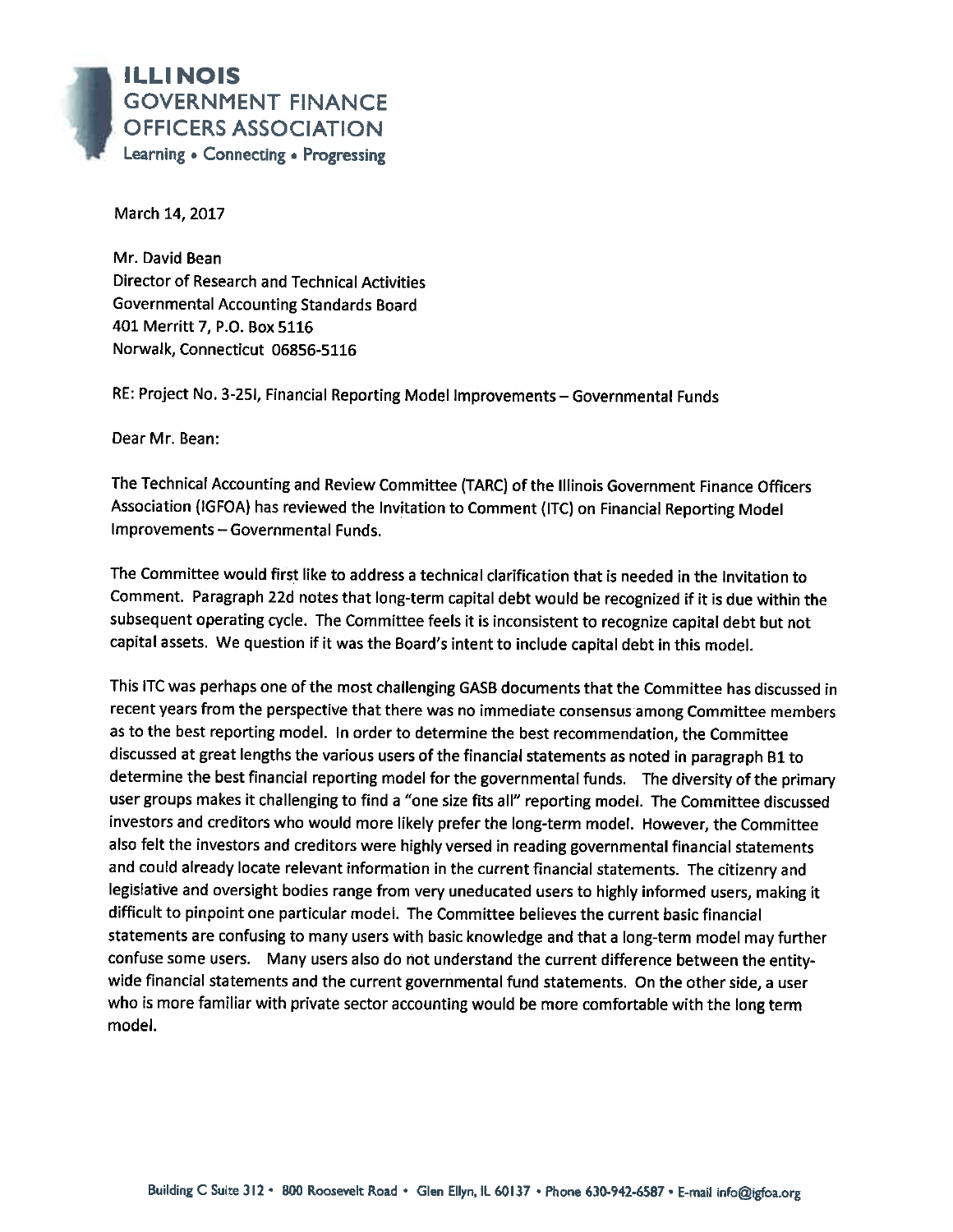During our meetings, the Committee also questioned the need to vastly change the current reporting model for the government funds. Rather, the Committee discussed it might be best for the Board to retain the current reporting model, but to address particular inconsistencies in the current model.

Before responding to the questions, the Committee would like to inform the Board that it strongly opposes the short-term reporting model. The Committee believes that this reporting model could be manipulated by management to produce more favorable or unfavorable results, based upon management's intent. The term "normally due" is difficult to apply consistently and many estimates may be involved to prepare the financial statements. This model would also be more difficult to audit by the auditing firms, resulting in increased audit fees and time to complete the audit.

Based upon the Committee's review of the ITC and in consideration of the users of the financial statements, the Committee is recommending a hybrid approach to the financial reporting model which will become more apparent upon the Committee's responses to the questions in the ITC. In this model, certain parts of the report would be prepared in the long-term format and certain schedules would be presented in a near-term format.

The Committee is recommending the basic financial statements be presented in the long-term format. We believe that this would provide better comparability for the governmental funds and would also satisfy the investor/creditor user group desires. As the Board may be aware, the State of Illinois is in a financial crisis and has been looking at the fund balances of other governments in the state as a way to solve the State's financial woes. The current governmental fund balance model does not illustrate all of the governmental fund obligations. By utilizing a long-term focus, the State will better understand that the fund balance of our governmental funds is not available for the State to usurp.

If a long-term reporting model is adopted, the Committee would suggest the Board consider developing a method to communicate the element of fund balance that is available for spending, much like the current unassigned fund balance in the current governmental fund reporting model. Such a metric would be a useful tool to communicate to the citizenry (and elected officials) the element of the fund balance in the long-term model that could be used to support current operations. In the sample balance sheet that is attached to this letter, there is a separate spendable net position which is distinct from the long-term net position. The spendable net position calculated using the current items in the balance sheet and the long term net position would be calculated by calculated the difference between noncurrent assets and liabilities.

In addition to long-term basic financial statements, the Committee recommends budget to actual schedules of financial resource flows be presented on a near-term basis in the Required Supplementary Information (RSI). The Committee recommends presenting all major funds and an aggregated statement for non-major funds in RSI. This would be consistent with the opinion level provided by the auditors. These RSI statements should include a reconciliation schedule to the long-term financial statements in the basic financial statements. The Committee believes these near-term financial statements would best address the needs of the citizenry, legislative, and oversight bodies who are more comfortable with a near-term approach that has similarities to the current model and would focus on amounts available for spending (fund balance). The Committee has prepared sample financial statements in this hybrid model which are attached to this letter. The Committee also discussed that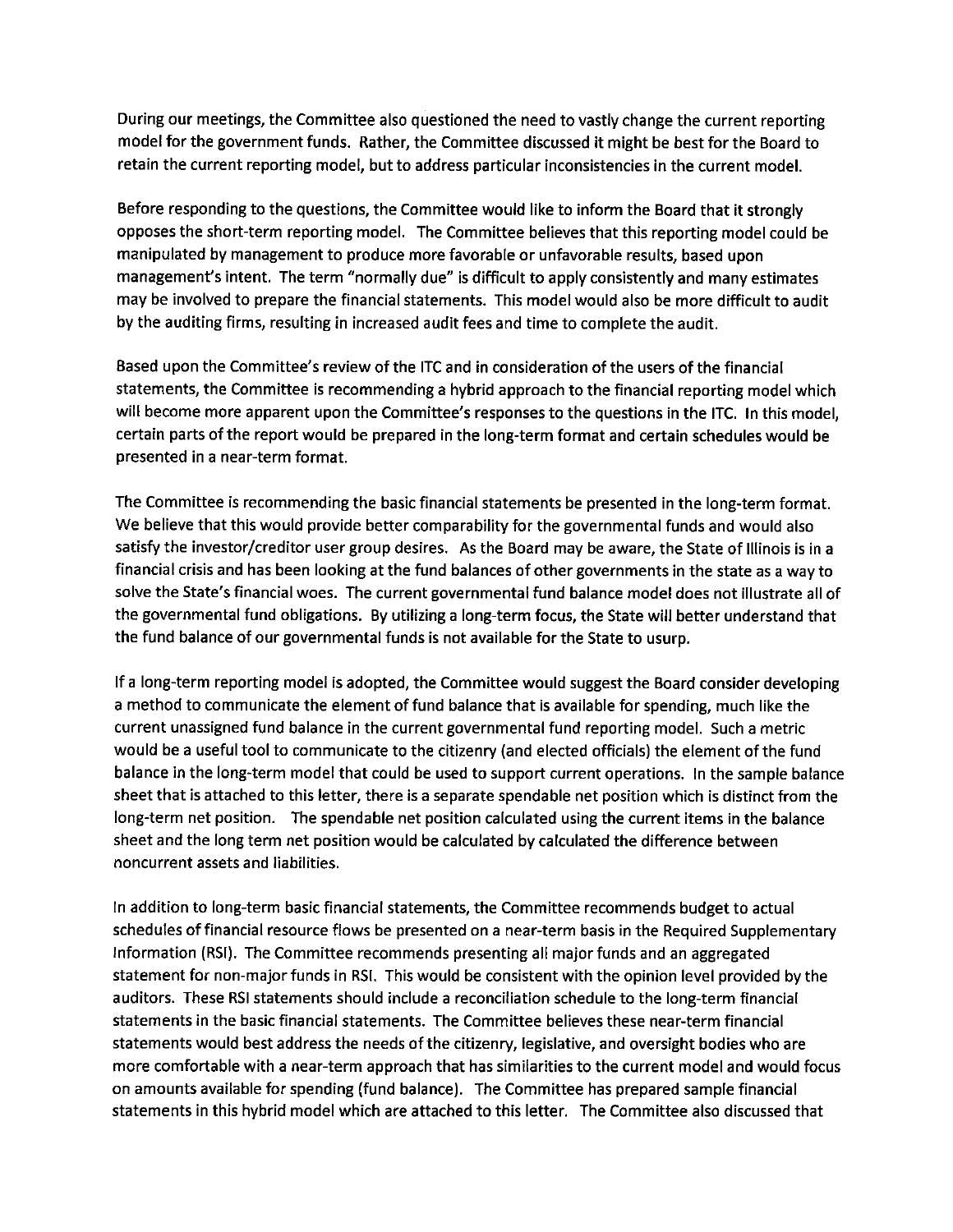near-term statements could also be presented for the Enterprise Funds if a consistent reporting structure was desired for these RSI statements.

The Committee's final suggestion would be for the Board to consider if entity-wide statements would still be relevant if the government funds are presented in a long-term model. The Committee is suggesting that a column be added to the government funds to capture the capital assets and capital debt in the governmental fund statements. Please reference our sample financial statements to see this illustration. The Committee believes if this column could be added, the entity-wide statements would no longer be necessary. Discretely presented component units can then be presented on their own separate statements, much like fiduciary funds are in the current financial reporting model.

Question 2.1: The Committee believes the financial statements should continue to present information that reflects a shorter time perspective to demonstrate legal compliance. If the financial statements no longer present any information on a short-term basis, there would be a large disconnect between the budget process and the year-end audited financial statements. The citizenry (via the elected officials) hold the audited financial statements as the confirmation that the government has adhered to the budget document that was enacted at the beginning of the fiscal year. A full long-term model would make it difficult for this user group to determine if the government adhered to its budget. Also, due to unfunded pension and other post-employment benefit (OPEB) liabilities, the long-term model year-end results would be more focused on the performance of the investment market than with the actual dayto-day operations of the government. The importance of a shorter time perspective is why the Committee is recommending that budget to actual schedules in RSI be presented in the near-term focus.

Question 2.2: Yes. The answer has been addressed in Question 2.1. To reiterate, the Committee feels elected officials (which represent the citizenry user group) believe it is important that the year-end financial reporting model facilitate a budget to actual comparison. Compliance with the budget has legal significance in the State of Illinois and the Committee feels this is important to communicate in the annual financial statements. The Committee believes that presenting Statements of Changes in Fund Balance in the near-term format in the RSI facilitates a budget to actual comparison which would be useful to the citizenry and elected officials.

Question 2.3: The definition of fiscal accountability as footnoted in the definition to this question highlights a shorter term perspective, and as such, the Committee believes a near-term approach would be more appropriate.

Question 2.4: Based upon the Committee's discussion, the most frequent question asked from users of the financial statements regarding tax or revenue anticipation notes was regarding the balance at fiscal year-end. In the long-term basic financial statements suggested in our hybrid approach, the outstanding amount would be reported as a liability on the balance sheet which would highlight the response to this frequent question. If a near-term approach is adopted by the Board, the Committee believes anticipation notes should be included as a liability in the fund financial statements. The anticipation notes are mortgaging the future revenues that would be accrued in the financial statements and thus, should be reported as fund liabilities.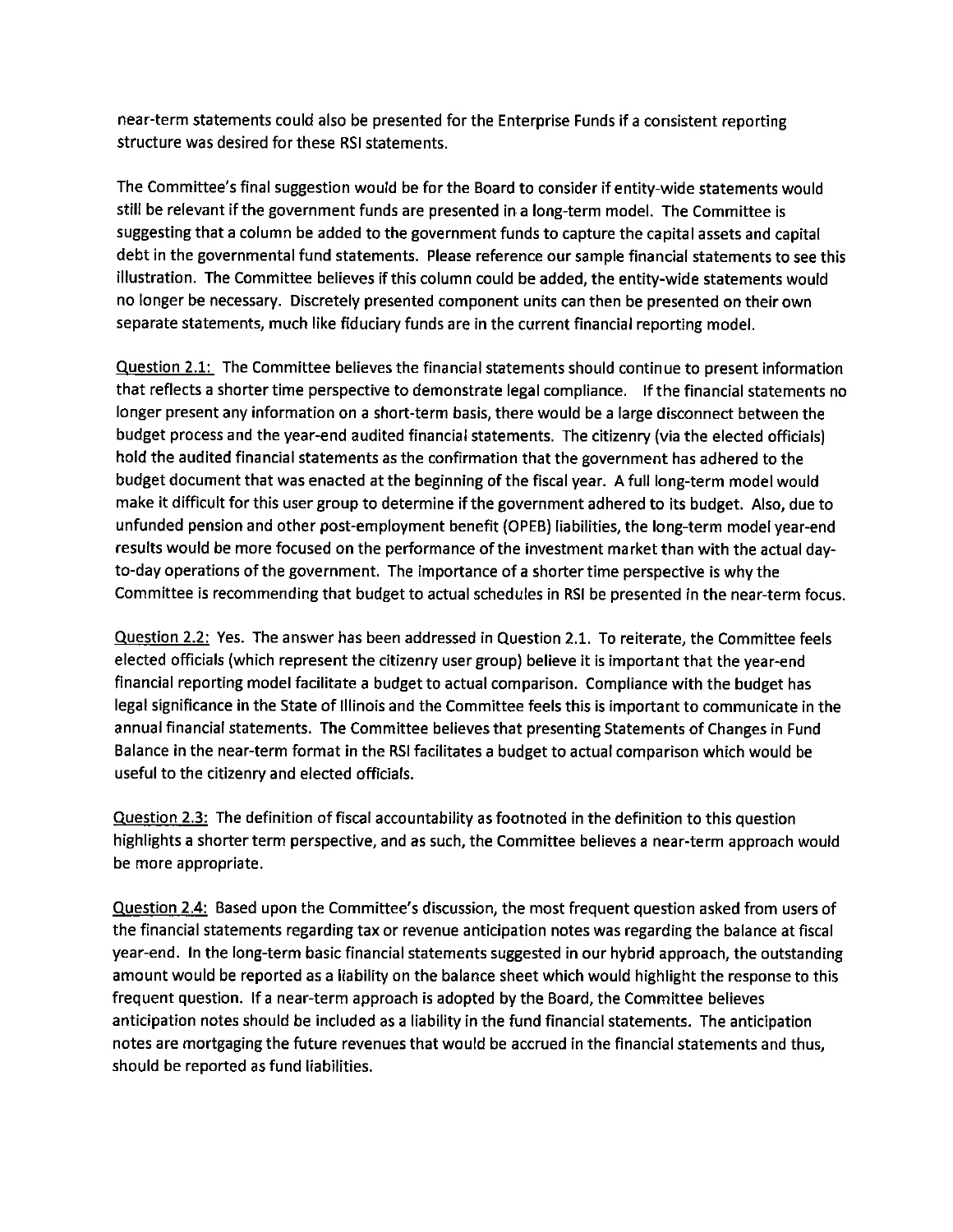Question 2.5: The Committee believes prepaids and inventory are financial resources as they are consumable in lieu of financial resources. Having a prepaid asset prevents the need to consume financial resources in a future period. Having inventory on hand prevents the need to purchase additional items in a future period, thus reducing the need to consume financial resources. The existence of prepaids and inventories helps match the expense/expenditure to the period in which it is consumed, rather than the period in which it was purchased.

Question 2.6: The Committee's suggested hybrid approach as noted above adequately responds to this question. The Committee did agree that it would prefer a 90 day availability period in the near-term financial reporting model. This would be in line with the current non-exchange transaction guidance and would also be in line with the sales tax remittance schedule in the State of Illinois.

Question 2.7: A same page reconciliation would more prominently identify the recognition differences between the governmental fund information and the government-wide financial statements. However, the Committee had concerns that the font on the statement may need to be so small to fit it on one page that the statement may be illegible without a magnifying glass. Further, the Committee suggests the Board strongly consider if there is a need for government-wide financial statements if a long-term model is adopted. In the case that a long-term model is adopted, a whole separate set of statements will be prepared for governmental activities, of which the only difference is capital assets and capital debt. If a long-term model is adopted, the Committee strongly suggests the Board consider ways to eliminate the need for the entity-wide statements or to simplify the presentation.

Question 3.1: The Committee strongly prefers the existing format and believes the current and longterm activity format would be too confusing to users of the financial statements. With the advent of terms like deferred inflows and outflows, the Committee believes more time has to be spent educating users of the financial statements on the terminology in the financial statements before we can even begin explaining the financial performance that is demonstrated therein. By the time we have finished explaining the terminology, we have lost the attention of the users. The Committee also felt strongly that the further governmental resource flow statements depart from a more traditional "income statement" the more difficult it is for the citizenry (a key user group of the financial statements) to understand the statements.

Further, the Committee strongly implores the Board to consider retaining the terms revenues and expenses (or expenditures) instead of changing the terminology. If it is necessary to redefine these terms in a GASB Statement, then that is preferred. Even educated users of the financial statements such as Board/Council members and finance committees fail to understand the nuances between the terms expenditures and expenses. Our Committee also finds that most users do not currently understand the terms deferred inflows and deferred outflows. Adding new terminology makes the financial statements more difficult to comprehend. Also, in the current negative government atmosphere that our country is in, we believe that by making the financial statements more difficult to understand, some user groups may incorrectly infer that a government was "hiding something" because they could not understand the information in the financial statements. Therefore, as mentioned before, we implore the Board to use terms that the user groups are already familiar with, such as revenues and expenses.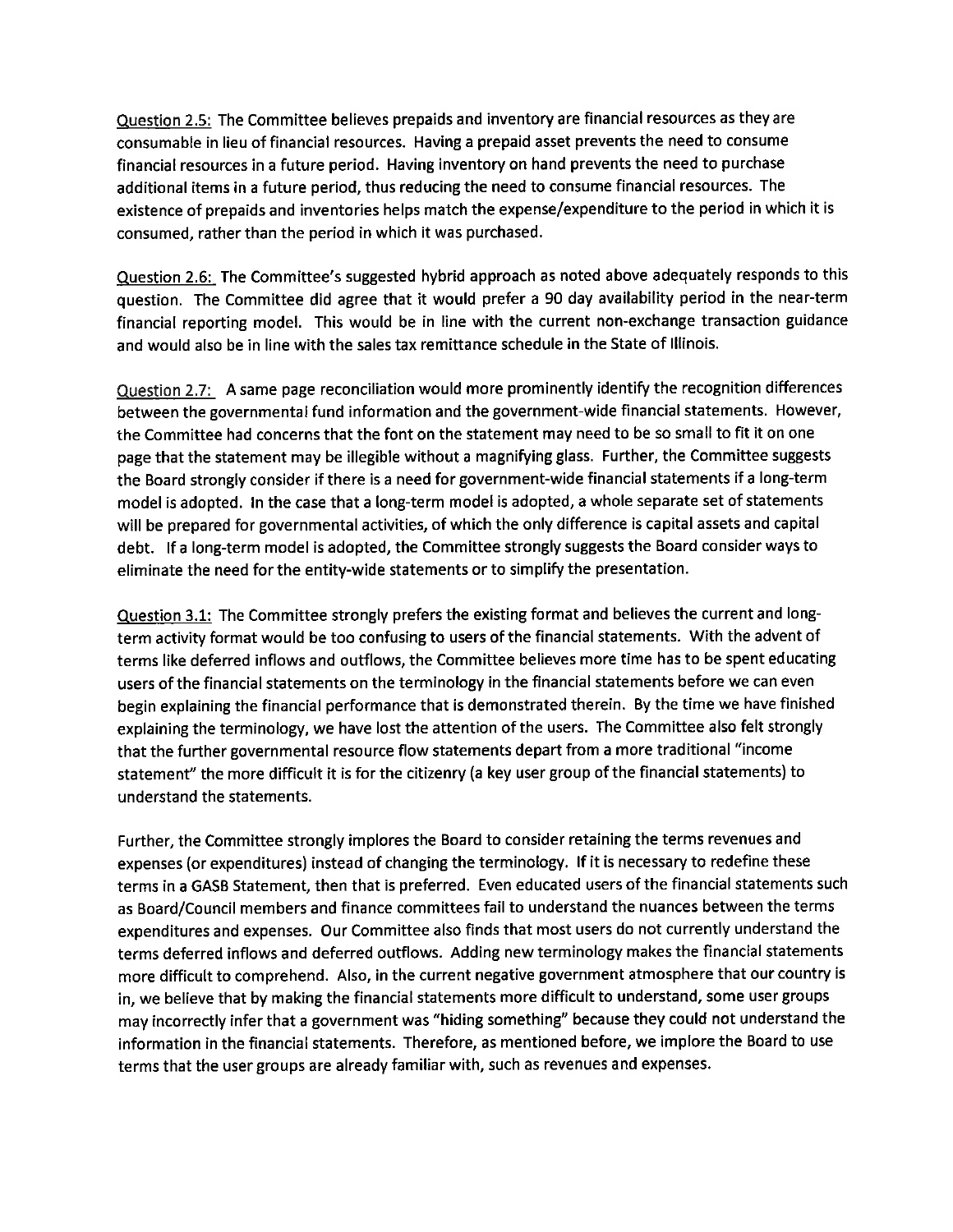Question 3.2: We do not believe statements of cash flows to be required under our hybrid approach. The near-term schedules that we suggest are sufficiently close to cash basis and are consistent with statements that users see and understand. The Committee's experience is that most users do not use statements of cash flows.

Question 3.3: Presenting additional statements of cash flows would greatly increase audit costs for governments that do not have the time or ability to prepare cash flow statements. For those governments that have the expertise to prepare the statements, this would increase staff time to prepare these additional cash flow statements. Governments are not easily in a position to increase staff in their finance departments to do so.

Question 3.4: As noted in 3.2 and 3.3, our Committee believes the cash flow statements to be unnecessary.

## **Other Comments:**

As the Board evaluates the responses to this Invitation to Comment and works towards a Preliminary Views document, the Committee would ask the Board to revisit the entity-wide Statement of Activities. It is the Committee's experience that very few users of the financial statements understand how to read this statement. The Committee also discussed that in many governments, there is little need to separate program revenues from general revenues. By charter, the services that the government provides would not be provided but for government. That is to say, the services that are provided typically are not covered alone by program revenues and capital grants, etc.

Lastly, it would be remiss to not mention those in our constituency who would prefer no change to the governmental fund financial statements. The current concept of fund balance is a hallmark of government operations that is understood by the users of the financial statements. The burden of changing from the current reporting model would be a challenging undertaking for governments, their staff, their boards, and other users. There are also those governments in our state for which the cost of implementing one of these models would be great. This may result in more governments transitioning back to a cash basis of accounting rather than implement the new standards.

The Committee has drafted our hybrid model with the assumption that GASB will be making some change to the reporting model and that the status quo is not under consideration. We are providing our best attempt to build a reporting model which can be useful by the all the user groups of the financial statements.

Again, TARC appreciates the opportunity to provide feedback to the Board on this Invitation to Comment.

Sincerel

Christina Coyle, CPA **Chair, Technical Accounting Review Committee** Illinois Government Finance Officers Association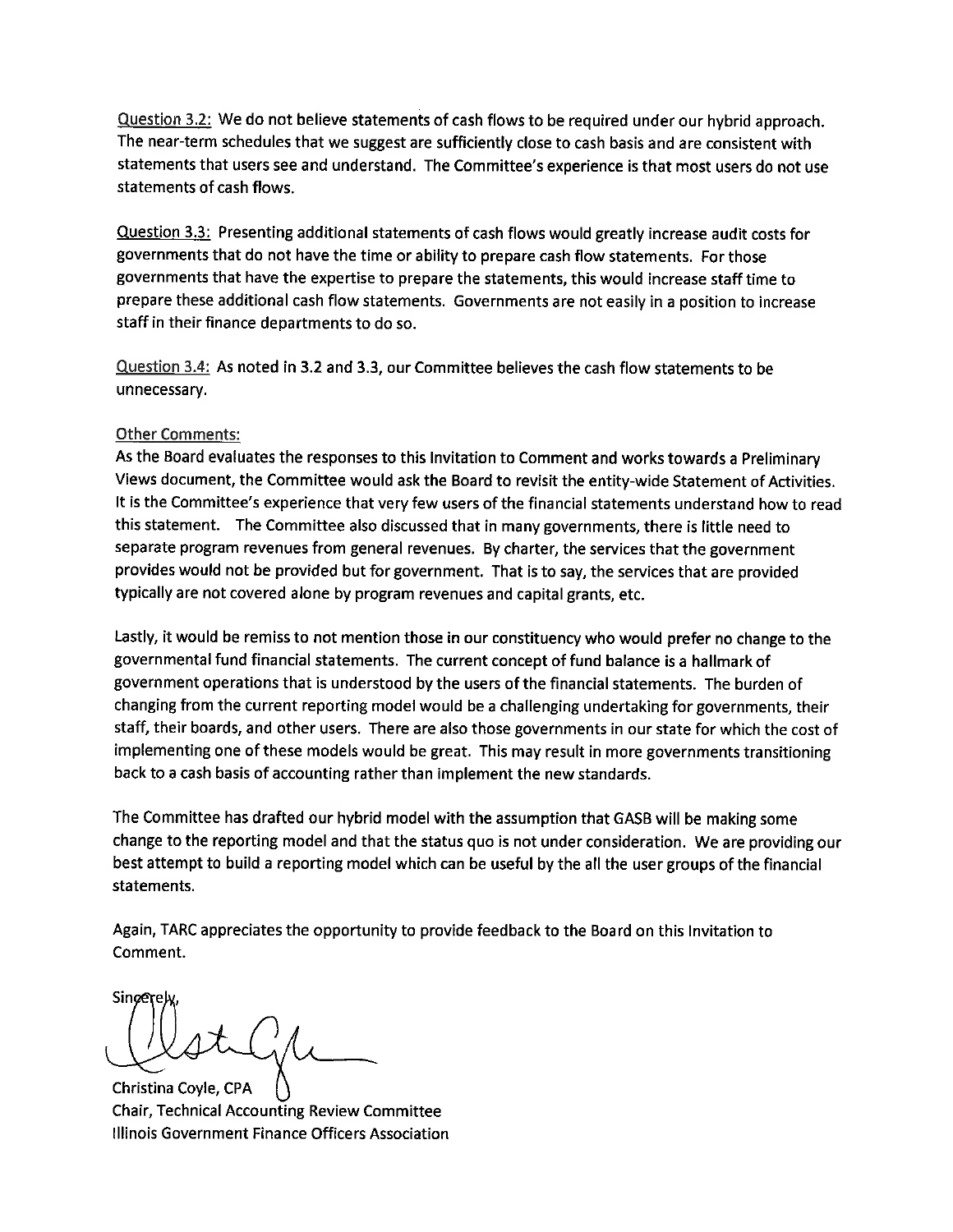### **LONG-TERM FINANCIAL RESOURCES BALANCE SHEET**

### **VILLAGE OF SOMEWHERE, ILLINOIS**

LONG-TERM FINANCIAL RESOURCES BALANCE SHEET GOVERNMENTAL FUNDS

December 31, 2022

|                                                                                                   | General             | Equipment<br>Replacement |    | General<br>Capital<br>Projects |  | Debt Service<br>Fund |   | Nonmajor<br>Governmental<br>Funds | Capital Assets and<br><b>Related Debt</b> |               |      | Total Governmental<br>Activities |  |
|---------------------------------------------------------------------------------------------------|---------------------|--------------------------|----|--------------------------------|--|----------------------|---|-----------------------------------|-------------------------------------------|---------------|------|----------------------------------|--|
| <b>ASSETS</b>                                                                                     |                     |                          |    |                                |  |                      |   |                                   |                                           |               |      |                                  |  |
| Current assets:                                                                                   |                     |                          |    |                                |  |                      |   |                                   |                                           |               |      |                                  |  |
| Cash and investments<br>Receivables (net, where applicable, of                                    | S<br>5,416,308 \$   | 3,747,880 \$             |    | 643,885 \$                     |  | 168,581 \$           |   | 501,901 \$                        |                                           |               | - \$ | 10,478,555                       |  |
| allowances for uncollectibles)                                                                    |                     |                          |    |                                |  |                      |   |                                   |                                           |               |      |                                  |  |
| Property taxes<br>Utility taxes                                                                   | 5,249,341           |                          |    | 266,988                        |  |                      |   |                                   |                                           |               |      | 5,249,341<br>266,988             |  |
| Telecommunications tax                                                                            | 36,677              |                          |    | ٠                              |  |                      |   |                                   |                                           |               |      | 36,677                           |  |
| Accounts                                                                                          | 169,670             |                          |    |                                |  |                      |   |                                   |                                           |               |      | 169,670                          |  |
| Interest<br>Other                                                                                 | 893<br>30,105       | 496                      |    |                                |  |                      |   |                                   |                                           |               |      | 1,389<br>30,105                  |  |
| Due from other funds                                                                              | 58,437              |                          |    |                                |  |                      |   |                                   |                                           |               |      | 58,437                           |  |
| Intergovernmental receivable                                                                      | 1,272,650           |                          |    |                                |  |                      |   | 54,944                            |                                           |               |      | 1.327.594                        |  |
| Inventory<br>Prepaid items                                                                        | 10,462<br>94,094    |                          |    |                                |  |                      |   |                                   |                                           |               |      | 10,462<br>94,094                 |  |
| Total current assets                                                                              | 12,338,637          | 3,748,376                |    | 910,873                        |  | 168,581              |   | 556,845                           |                                           |               |      | 17,723,312                       |  |
| Noncurrent assets:                                                                                |                     |                          |    |                                |  |                      |   |                                   |                                           |               |      |                                  |  |
| Capital assets not being depreciated                                                              |                     |                          |    |                                |  |                      |   |                                   |                                           | 23,631,236    |      | 23,631,236                       |  |
| Capital assets being depreciated                                                                  |                     |                          |    |                                |  |                      |   |                                   |                                           | 27,753,918    |      | 27,753,918                       |  |
| Total noncurrent assets                                                                           |                     |                          |    |                                |  |                      |   |                                   |                                           | 51,385,154    |      | 51,385,154                       |  |
| <b>Total</b> assets                                                                               | 12,338,637          | 3,748,376                |    | 910,873                        |  | 168,581              |   | 556,845                           |                                           | 51,385,154    |      |                                  |  |
|                                                                                                   |                     |                          |    |                                |  |                      |   |                                   |                                           |               |      | 69,108,466                       |  |
| DEFERRED OUTFLOWS OF RESOURCES<br>Unamortized loss on refunding                                   | 44,220              |                          |    |                                |  |                      |   |                                   |                                           |               |      | 44,220                           |  |
| Pensions                                                                                          | 2,783,100           |                          |    |                                |  |                      |   |                                   |                                           |               |      | 2,783,100                        |  |
| Total deferred outflows of resources                                                              | 2,827,320           |                          |    |                                |  |                      |   |                                   |                                           |               |      | 2,827,320                        |  |
|                                                                                                   |                     |                          |    |                                |  |                      |   |                                   |                                           |               |      |                                  |  |
| Total assets and deferred outflows of resources                                                   | \$<br>15,165,957 \$ | 3,748,376 \$             |    | 910,873 \$                     |  | 168,581 \$           |   | 556,845 \$                        |                                           | 51,385,154 \$ |      | 71,935,786                       |  |
| <b>LIABILITIES</b><br>Current liabilities:                                                        |                     |                          |    |                                |  |                      |   |                                   |                                           |               |      |                                  |  |
| Accounts payable                                                                                  | \$<br>184.138 \$    |                          | \$ | 302,163 \$                     |  | ×.                   | S | 8,196 \$                          |                                           | ٠             | s    | 494,497                          |  |
| Accrued payroll                                                                                   | 390,037             |                          |    |                                |  |                      |   |                                   |                                           |               |      | 390,037                          |  |
| Accrued interest payable<br>Deposits payable                                                      | ×.<br>186,113       |                          |    |                                |  | 13,452               |   |                                   |                                           |               |      | 13,452<br>186,113                |  |
| Unearned revenue                                                                                  | 41,475              |                          |    |                                |  |                      |   |                                   |                                           |               |      | 41,475                           |  |
| Due to other funds                                                                                | 3,345               |                          |    |                                |  |                      |   | 58,437                            |                                           |               |      | 61,782                           |  |
| Bonds payable                                                                                     |                     |                          |    |                                |  |                      |   |                                   |                                           | 865,000       |      | 865,000                          |  |
| Compensated absences payable<br>Intergovernmental agreements payable                              | 75,604<br>48,296    |                          |    |                                |  |                      |   |                                   |                                           |               |      | 75,604<br>48,296                 |  |
| Total current liabilities                                                                         | 929,008             |                          |    | 302,163                        |  | 13,452               |   | 66,633                            |                                           | 865,000       |      | 2,176,256                        |  |
|                                                                                                   |                     |                          |    |                                |  |                      |   |                                   |                                           |               |      |                                  |  |
| Noncurrent liabilities:<br>Bonds payable                                                          |                     |                          |    |                                |  |                      |   |                                   |                                           | 4,634,967     |      | 4,634,967                        |  |
| Compensated absences payable                                                                      | 680,437             |                          |    |                                |  |                      |   |                                   |                                           |               |      | 680,437                          |  |
| <b>OPEB</b> liability                                                                             | 193,351             |                          |    |                                |  |                      |   |                                   |                                           |               |      | 193,351                          |  |
| Pension benefits                                                                                  | 19,138,926          |                          |    |                                |  |                      |   |                                   |                                           |               |      | 19,138,926                       |  |
| Total noncurrent liabilities                                                                      | 20,012,714          |                          |    |                                |  |                      |   |                                   |                                           | 4,634,967     |      | 24,647,681                       |  |
| <b>Total liabilities</b>                                                                          | 20,941,722          |                          |    | 302,163                        |  | 13,452               |   | 66,633                            |                                           | 5,499,967     |      | 26,823,937                       |  |
| DEFERRED INFLOWS OF RESOURCES                                                                     |                     |                          |    |                                |  |                      |   |                                   |                                           |               |      |                                  |  |
| Pension Items                                                                                     | 565,147             |                          |    | i,                             |  |                      |   |                                   |                                           |               |      | 565,147                          |  |
| Taxes receivable levied for the next year                                                         | 5,235,758           |                          |    |                                |  |                      |   |                                   |                                           |               |      | 5,235,758                        |  |
| Total deferred inflows of resources                                                               | 5,800,905           |                          |    |                                |  |                      |   |                                   |                                           |               |      | 5,800,905                        |  |
| Total liabilities and deferred inflows of resources                                               | 26,742,627          |                          |    | 302,163                        |  | 13,452               |   | 66,633                            |                                           | 5,499,967     |      | 32,624,842                       |  |
| LONG-TERM FINANCIAL RESOURCES NET POSITION                                                        |                     |                          |    |                                |  |                      |   |                                   |                                           |               |      |                                  |  |
| SPENDABLE NET POSITION                                                                            |                     |                          |    |                                |  |                      |   |                                   |                                           |               |      |                                  |  |
| Restricted for capital purposes<br>Restricted for maintenance of roadways                         |                     |                          |    | 598,710<br>10,000              |  |                      |   | 439,827                           |                                           |               |      | 598,710<br>449,827               |  |
| Restricted for public safety                                                                      |                     |                          |    |                                |  |                      |   | 76,869                            |                                           |               |      | 76,869                           |  |
| Restricted for debt service                                                                       |                     |                          |    |                                |  |                      |   | 168,581                           |                                           |               |      | 168,581                          |  |
| Committed for community development                                                               | 40,000<br>51,175    |                          |    | i,                             |  |                      |   | $\sim$                            |                                           |               |      | 40,000<br>51,175                 |  |
| Committed for public safety<br>Unassigned                                                         | 5,517,549           | 3,748,376                |    |                                |  | 155,129              |   | (195, 065)                        |                                           |               |      | 9,225,989                        |  |
| Spendable Net Position                                                                            | 5,608,724           | 3,748,376                |    | 608,710                        |  | 155,129              |   | 490,212                           |                                           |               |      | 10,611,151                       |  |
| LONG TERM NET POSITION                                                                            |                     |                          |    |                                |  |                      |   |                                   |                                           |               |      |                                  |  |
| Net investment in capital assets                                                                  |                     |                          |    |                                |  |                      |   |                                   |                                           | 45,885,187    |      | 45,885,187                       |  |
| Restricted for specific purposes                                                                  | i,                  |                          |    | i,                             |  |                      |   |                                   |                                           |               |      |                                  |  |
| Restricted for capital purposes<br>Restricted for debt service                                    |                     |                          |    |                                |  |                      |   |                                   |                                           |               |      |                                  |  |
| Unrestricted                                                                                      | (17, 185, 394)      |                          |    |                                |  |                      |   |                                   |                                           |               |      | (17, 185, 394)                   |  |
| Long-term net position                                                                            | (17, 185, 394)      |                          |    |                                |  |                      |   |                                   |                                           | 45,885,187    |      | 28,699,793                       |  |
| Total Long-Term Financial Resources Net Position                                                  | (11, 576, 670)      | 3,748,376                |    | 608,710                        |  | 155,129              |   | 490,212                           |                                           | 45,885,187    |      | 39,310,944                       |  |
| TOTAL LIABILITIES, DEFERRED INFLOWS OF RESOURCES<br>AND LONG TERM FINANCIAL RESOUCES NET POSITION | $$15,165,957$ \$    | 3,748,376 \$             |    | 910,873 \$                     |  | 168,581 \$           |   | 556,845 \$                        |                                           | 51,385,154 \$ |      | 71,935,786                       |  |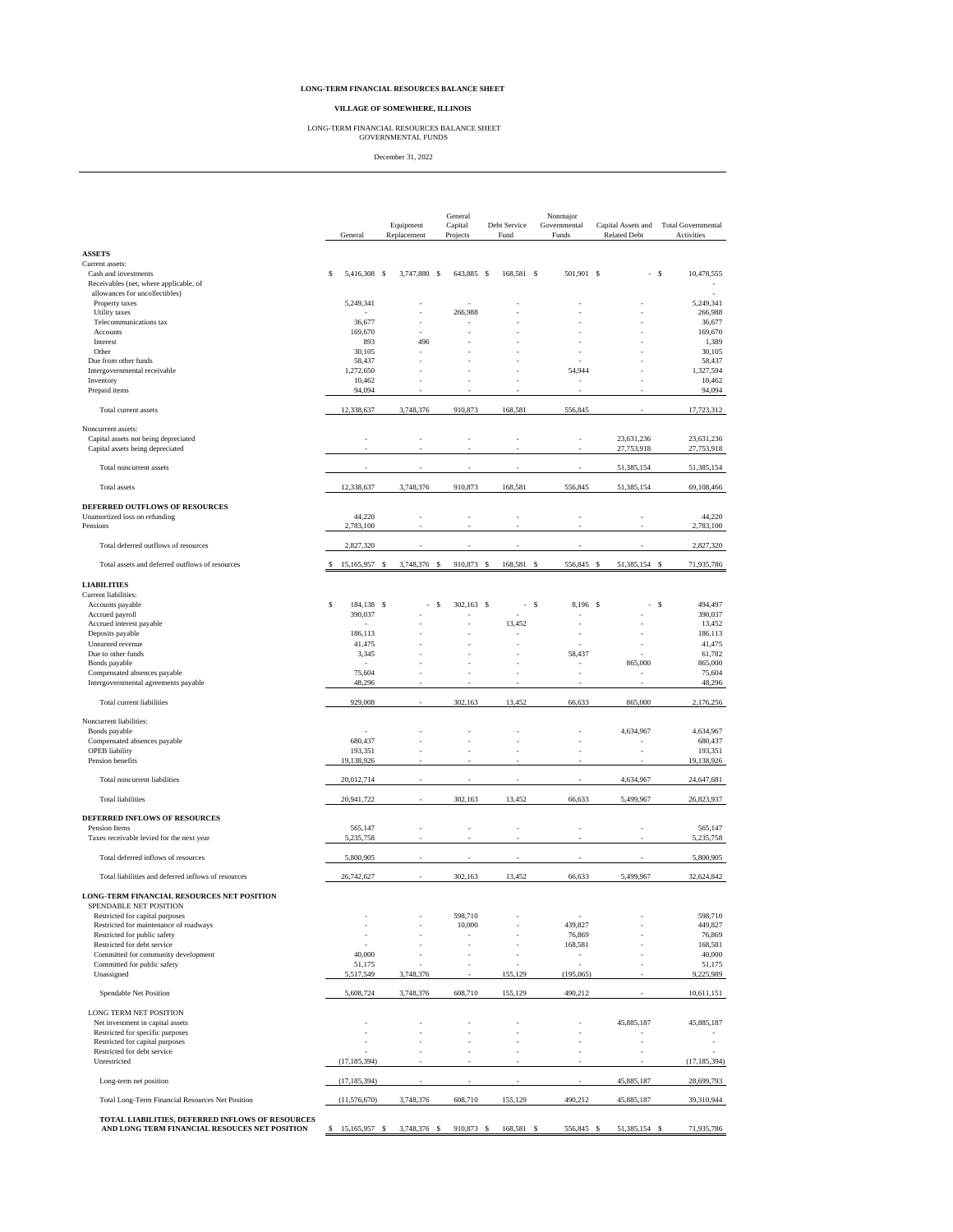### **STATEMENT OF LONG-TERM FINANCIAL RESOURCE FLOWS - EXISTING FORMAT**

### **VILLAGE OF SOMEWHERE, ILLINOIS**

# STATEMENT OF LONG-TERM FINANCIAL RESOURCE FLOWS GOVERNMENTAL FUNDS

For the Year Ended December 31, 2022

|                                                                 | General      | Equipment<br>Replacement | General<br>Capital<br>Projects | Debt Service<br>Fund | Nonmajor<br>Governmental Funds | Capital Assets and<br>Related Debt | Total<br>Governmental<br>Activities |
|-----------------------------------------------------------------|--------------|--------------------------|--------------------------------|----------------------|--------------------------------|------------------------------------|-------------------------------------|
| <b>REVENUES</b>                                                 |              |                          |                                |                      |                                |                                    |                                     |
| Taxes                                                           | 8,854,494    | $\omega$                 | 1,093,038                      | $\mathbf{r}$         | 609.179                        |                                    | 10,556,711                          |
| Investment income                                               | 1,344        | (274)                    | 144                            | 225                  | 194                            |                                    | 1,633                               |
| Licenses and permits                                            | 1,073,864    |                          | $\sim$                         | ÷.                   |                                |                                    | 1,073,864                           |
| Charges for services                                            | 1,454,042    |                          | 15,000                         | $\sim$               | 105,823                        | ÷,                                 | 1,574,865                           |
| Interfund charges for services                                  |              |                          | ٠                              |                      |                                |                                    |                                     |
| Intergovernmental                                               | 2,464,391    |                          | ٠                              | 54,210               |                                | ÷,                                 | 2,518,601                           |
| Fines and forfeits                                              | 795,702      |                          | ä,                             | ٠                    |                                | ٠                                  | 795,702                             |
| Capital asset additions                                         |              |                          | ÷                              |                      |                                | 321,728                            | 321,728                             |
| Change in debt                                                  |              |                          |                                |                      |                                | 862,328                            | 862,328                             |
| Miscellaneous                                                   | 145,367      | 8,842                    | 10,000                         |                      |                                | $\overline{\phantom{a}}$           | 164,209                             |
| Total revenues                                                  | 14,789,204   | 8,568                    | 1,118,182                      | 54,435               | 715,196                        | 1,184,056                          | 17,869,641                          |
| <b>EXPENSES</b>                                                 |              |                          |                                |                      |                                |                                    |                                     |
| Current                                                         |              |                          |                                |                      |                                |                                    |                                     |
| General government                                              | 2.389.573    | 2,349                    | 111,757                        |                      | 181,090                        |                                    | 2.684.769                           |
| Public safety                                                   | 10,787,601   | 221,788                  |                                |                      | 9,960                          | ÷,                                 | 11,019,349                          |
| Highways and streets                                            | 3,946,988    | 18,234                   | ٠                              |                      |                                | ÷,                                 | 3,965,222                           |
| Depreciation                                                    |              |                          |                                |                      |                                |                                    |                                     |
| General government                                              |              |                          |                                |                      |                                | 142,446                            | 142,446                             |
| Public safety                                                   |              |                          |                                |                      |                                | 395.388                            | 395.388                             |
| Highways and streets                                            |              |                          |                                |                      |                                | 1,155,510                          | 1,155,510                           |
| Debt Service                                                    |              |                          |                                |                      |                                |                                    |                                     |
| Interest and fiscal charges                                     |              | ٠                        | ٠                              | 256,069              |                                | $\sim$                             | 256,069                             |
| Total expenses                                                  | 17,124,162   | 242,371                  | 111,757                        | 256,069              | 191,050                        | 1,693,344                          | 19,618,753                          |
| EXCESS (DEFICIENCY) OF INFLOWS OVER OUTFLOWS                    | (2,334,958)  | (233, 803)               | 1,006,425                      | (201, 634)           | 524,146                        | (509, 288)                         | (1,749,112)                         |
| OTHER FINANCING SOURCES AND USES                                |              |                          |                                |                      |                                |                                    |                                     |
| Transfers in                                                    | 242,895      | 405,241                  |                                | 1,063,342            |                                |                                    | 1,711,478                           |
| Transfers (out)                                                 | (396,999)    | $\bar{a}$                | (914, 485)                     |                      | (300,000)                      |                                    | (1,611,484)                         |
| Total other financing sources and uses                          | (154, 104)   | 405,241                  | (914, 485)                     | 1,063,342            | (300,000)                      |                                    | 99,994                              |
| NET CHANGE IN LONG-TERM FINANCIAL RESOURCES NET POSITION        | (2,489,062)  | 171,438                  | 91,940                         | 861,708              | 224,146                        | (509, 288)                         | (1,649,118)                         |
| LONG-TERM FINANCIAL RESOURCES NET POSITION AT BEGINNING OF YEAR | (9,087,608)  | 3,576,938                | 516,770                        | (706, 579)           | 266,066                        | 46,394,475                         | 40,960,062                          |
| LONG-TERM FINANCIAL RESOURCES NET POSITION AT END OF YEAR       | (11,576,670) | 3,748,376                | 608,710                        | 155,129              | 490.212                        | 45,885,187                         | 39,310,944                          |